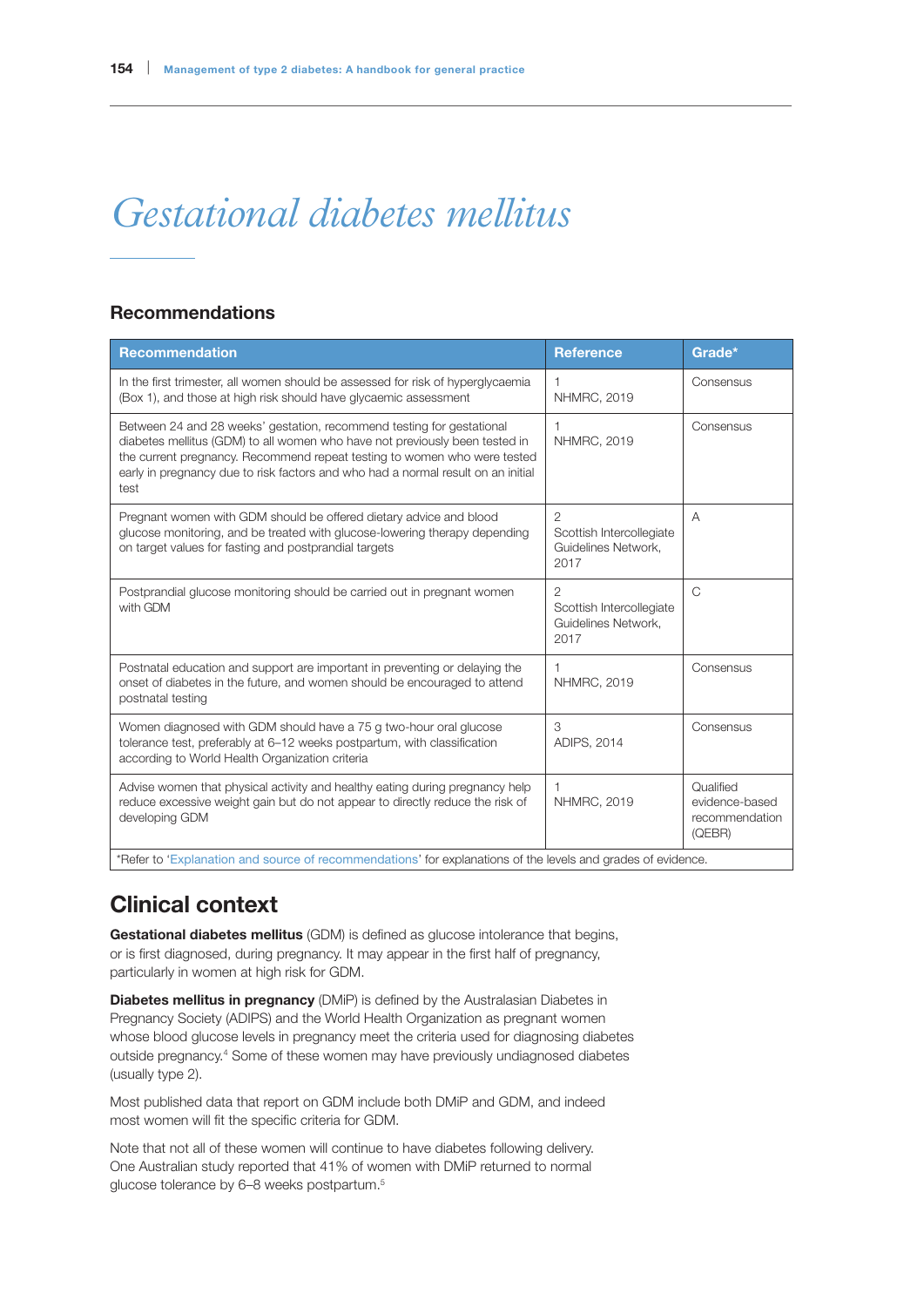The 2008 Hyperglycemia and Adverse Pregnancy Outcome (HAPO) study reported a correlation between increasing maternal glucose levels at 24–32 weeks' gestation and a range of adverse maternal and fetal outcomes.<sup>6</sup> The study suggested that the relationship between increasing blood glucose levels and adverse effects was continuous, with no threshold or inflection point at which lower levels confer protection.

In response to the HAPO study, the International Association of the Diabetes and Pregnancy Study Groups developed new consensus guidelines for the testing and diagnosis of GDM. Although the Royal Australian and New Zealand College of Obstetricians and Gynaecologists and the ADIPS<sup>3</sup> have recommended that these consensus guidelines be implemented, there has been controversy nationally and internationally.<sup>7</sup> Important differences in these guidelines are universal testing of all women (not already diagnosed with diabetes) in pregnancy, and a one-step diagnostic framework with a changed glucose threshold (versus the previous two-step process).

A comparison of current clinical guidelines for GDM can be found in a paper by [Wilkinson et al](https://www.mja.com.au/journal/2014/201/3/whos-responsible-care-women-during-and-after-pregnancy-affected-gestational).

It is important that each general practitioner (GP) be aware of their local obstetric service's diagnostic criteria, and support and manage patients in a manner congruent with their specialist team guidelines, to avoid conflict and patient confusion.

# In practice

## Identifying GDM

Identifying women at risk of GDM, or who have previously undetected hyperglycaemia, enables the GP to advise women appropriately on risk minimisation and provide support and treatment. Hyperglycaemia is increasing in pregnancy parallel to rising rates of diabetes and obesity. Of women giving birth in 2015–16, approximately 15% were diagnosed with GDM.<sup>8</sup>

Australian clinical guidelines for care during pregnancy recommend that women who are at risk of hyperglycaemia, including GDM (Box 1), are tested in the first trimester of pregnancy.1 Women tested in the first trimester of pregnancy but who have a normal test result should be advised to re-test between 24 and 28 weeks' gestation.<sup>1</sup>

All pregnant women not already tested should be advised to have testing for hyperglycaemia between 24 and 28 weeks' gestation.<sup>1</sup>

Discussion to inform a woman's decision making about testing for hyperglycaemia should take place before testing.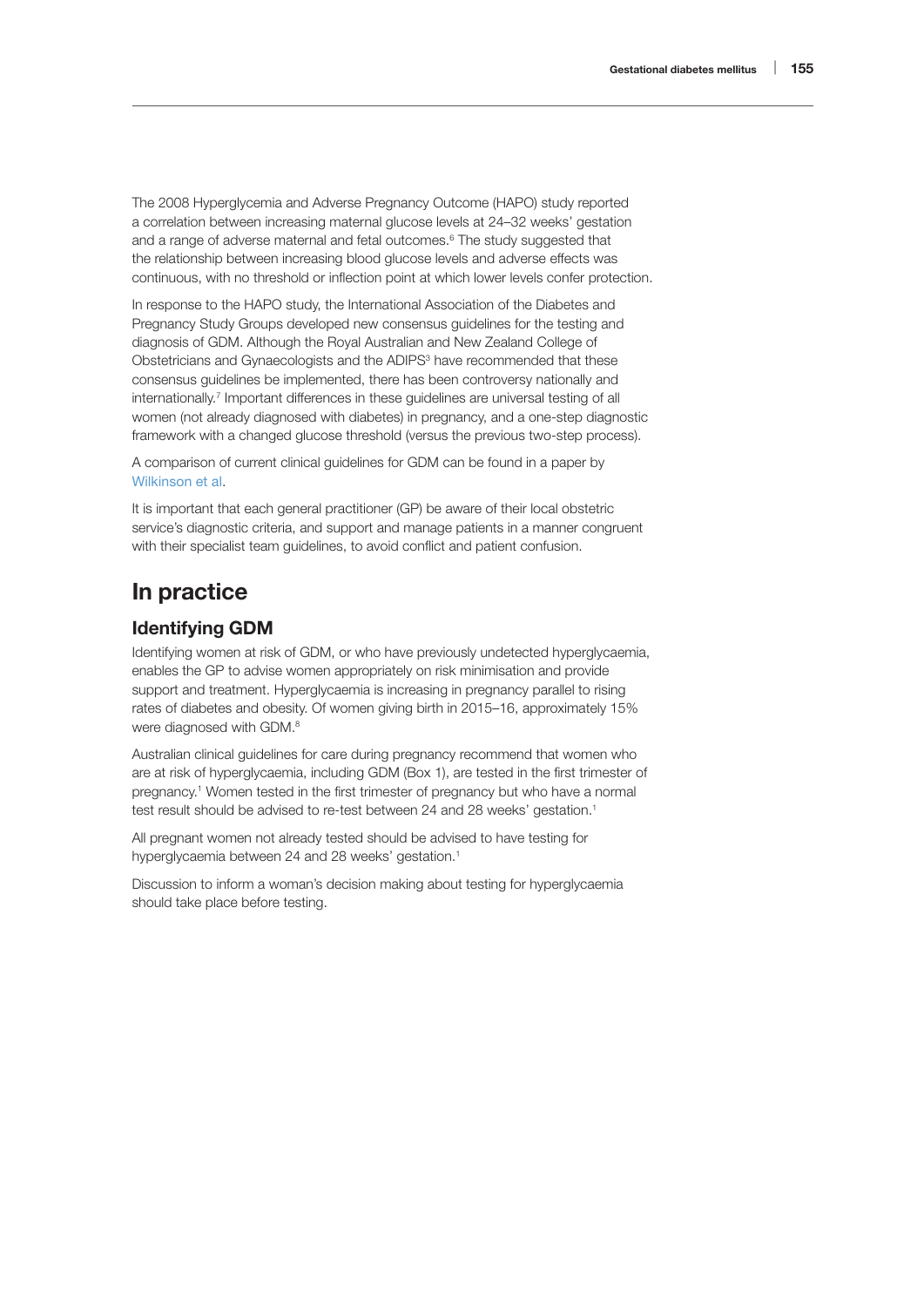#### Box 1. Identifying women at risk of gestational diabetes mellitus

The following are risk factors for GDM:1

- Obstetric history of GDM
- Increased age
- Increased body mass index (risk threshold varies by ethnic group)
- Excessive weight gain early in pregnancy
- Polycystic ovary syndrome
- Obstetric history of high birth-weight baby
- Obstetric history of pregnancy loss
- A family history of diabetes
- Belonging to an ethnic group with a high prevalence of type 2 diabetes (eg Aboriginal and Torres Strait Islander, Hispanic, African, South or East Asian and Pacific Islander peoples)
- Being a migrant to a country

#### Diagnosing GDM

Diagnostic criteria for GDM are shown in Box 2. Glycated haemoglobin (HbA1c) is not recommended to test for GDM due to lack of sensitivity.1

At present there are limited data demonstrating clinical benefit for women identified by the changed screening criteria compared with those identified by the 1991 ADIPS consensus criteria, which then became the National Health and Medical Research Council recommendations.9–12 Therefore, these remain the preferred Royal Australian College of General Practitioners (RACGP) criteria until evidence of such benefit is forthcoming, including the health economic costs of any such consensus for change.

Acknowledging that in Australian general practice there are alternative diagnostic criteria for GDM, the RACGP (preferred) and ADIPS (alternative) diagnostic criteria are both presented below. Furthermore, it is important that each GP be aware of their local obstetric service diagnostic criteria, and support and manage patients in a manner confluent with their specialist team guidelines to avoid conflict and patient confusion.

#### Box 2. Screening and diagnosis of gestational diabetes mellitus

RACGP criteria (preferred criteria):

- fasting plasma glucose ≥5.5 mmol/L, or
- two-hour plasma glucose ≥8.0 mmol/L (75 g oral glucose tolerance test [OGTT]).

ADIPS criteria (alternative criteria):

- fasting plasma glucose 5.1–6.9 mmol/L, or
- one-hour plasma glucose (75 g OGTT) ≥10.0 mmol/L, or
- two-hour plasma glucose (75 g OGTT) 8.5–11.0 mmol/L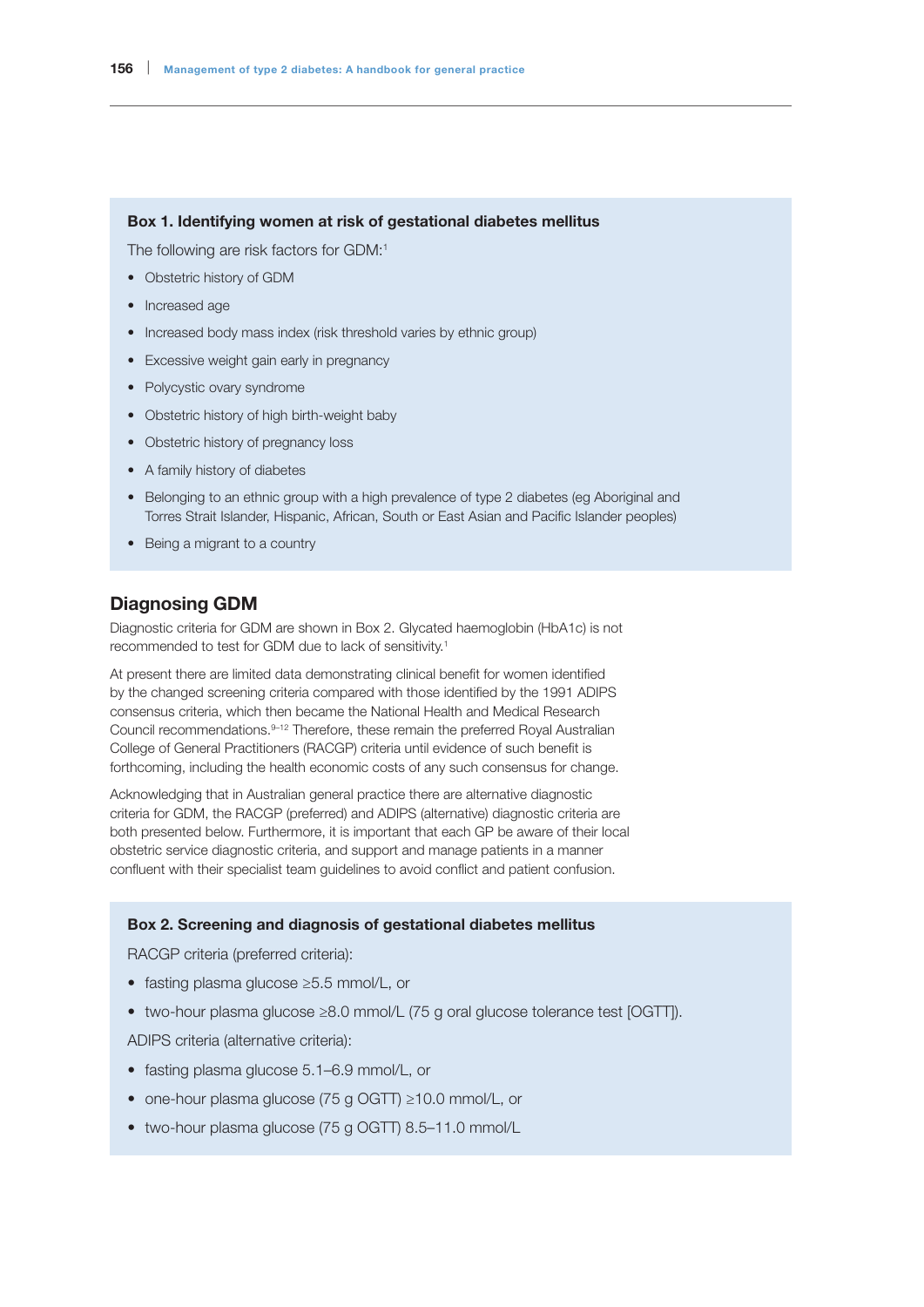#### Oral glucose tolerance testing in pregnancy

The correct procedure for a 75 g OGTT is as follows:

- 8–12-hour overnight fast
- start test before 9.30 am
- patients should consume the glucose drink within five minutes, remaining seated throughout the two-hour test period
- ideally, the drink should be chilled to improve tolerance.

The OGTT should be postponed if the woman has an acute illness.

Some women may vomit during the OGTT. In such cases, if the recorded fasting glucose meets the criteria for GDM, the woman should be referred to start GDM management. If her fasting glucose level is normal, repeat the OGTT with the woman taking metoclopramide beforehand. Metoclopramide does not appear to alter glucose absorption, but ondansetron may lead to falsely lower post-load glucose levels. Recliner chairs can also reduce the tendency to vomit.

Women who have had metabolic surgery should not be sent for an OGTT as they might not be able to tolerate the test due to dumping syndrome.13 Seek specialist advice from your local diabetes-in-pregnancy service regarding alternative testing options.

Although none will exactly equate to an OGTT, alternatives include giving a different source of 75 g carbohydrate, measuring blood glucose concentrations using continuous glucose monitoring, measuring fasting and postprandial blood glucose concentrations with capillary (finger-prick) blood testing, measuring HbA1c, or using a combination of these methods.

Women who have had metabolic surgery also need particular assessment throughout pregnancy regarding nutritional status, need for higher multivitamin dosages and close obstetric monitoring.13 Referral to appropriate specialty services is strongly advised prior to and during pregnancy, even for women in this group who do not have diabetes or GDM.

#### Management of GDM

Lifestyle interventions and insulin remain the mainstay of treatment for GDM. All women with GDM should be offered individualised management, including education, appropriate blood glucose monitoring and dietary advice.

#### Education

In most cases, GDM responds positively to lifestyle management, and women should be referred to an accredited practising dietitian and a credentialled diabetes educator, if these are not provided by their obstetric service.

All women with GDM who qualify for Medicare access should be registered with the National Diabetes Services Scheme on the [National Gestational Diabetes Register](https://www.ndss.com.au/about-the-ndss/national-gestational-diabetes-register/).

If diabetes is diagnosed during pregnancy, points for discussion include:1

- the role of diet, physical activity and pregnancy/gestational weight gain in managing diabetes
- the role of insulin or oral hypoglycaemic agents in the management of diabetes (ie if diet and physical activity do not adequately control blood glucose levels)
- the importance of monitoring and controlling blood glucose levels during pregnancy, labour, birth and early feeding of the baby to reduce the likelihood of the baby having macrosomia and associated risks (eg fractures, shoulder dystocia, jaundice)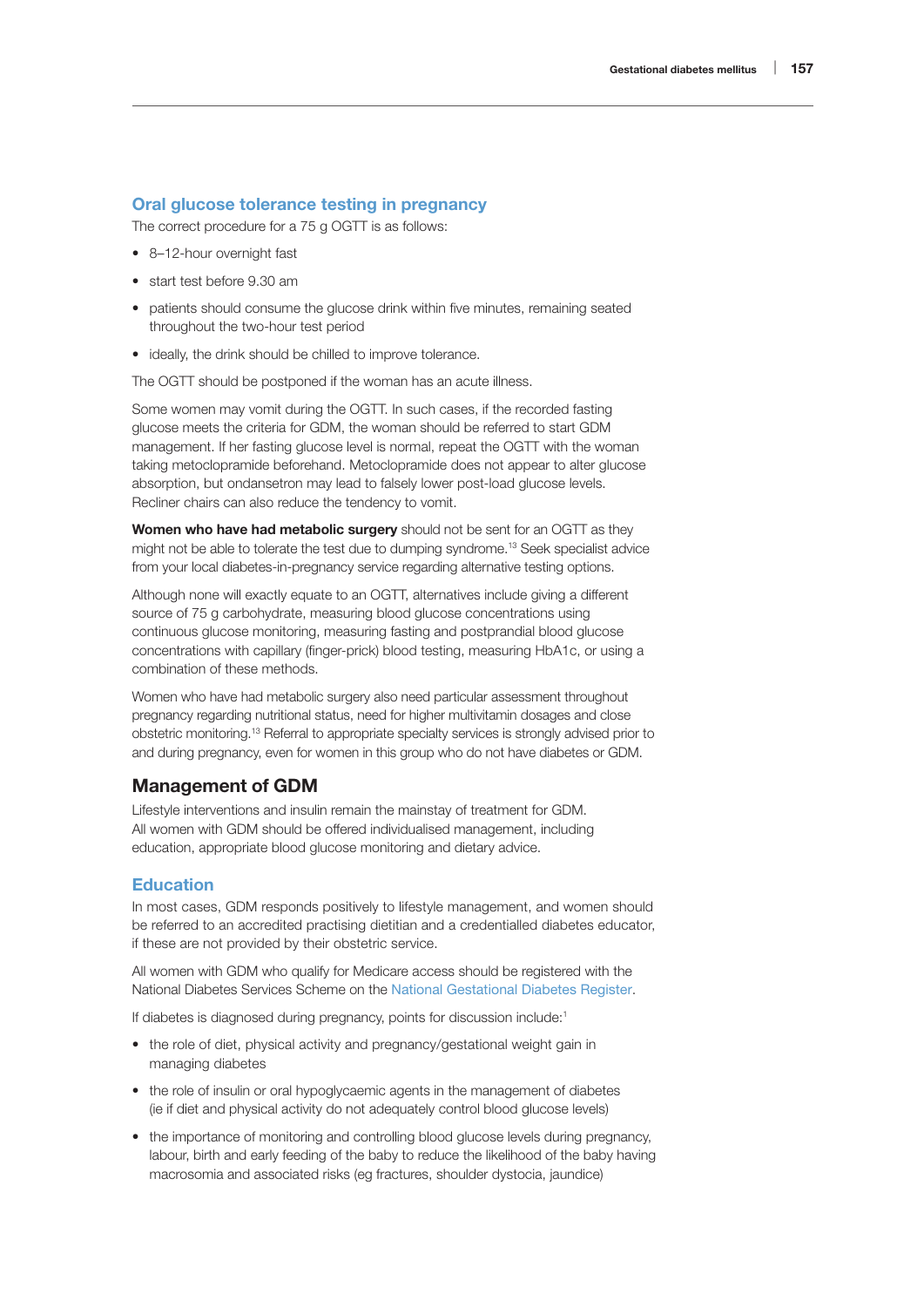- the possibility of the baby requiring admission to a special care nursery/neonatal intensive care unit to manage possible hypoglycaemia or respiratory distress
- the woman's increased risk of developing type 2 diabetes, and the importance of reviewing glucose tolerance postpartum and maintaining a healthy weight
- the benefits of registering with the National Gestational Diabetes Register (eg reminders for glucose tolerance assessment)
- the benefits of breastfeeding in reducing the risk of the woman developing type 2 diabetes in the future
- the risk of the baby developing obesity, heart disease and/or diabetes in the future.

### Follow-up of patients with a history of GDM

Women diagnosed with GDM have approximately a 40% risk of a recurrence of GDM in a subsequent pregnancy and an increased risk of developing future type 2 diabetes.<sup>14</sup> Regular ongoing surveillance is required.<sup>3</sup> Box 3 provides the RACGP criteria for follow-up of patients with a history of GDM.

#### Box 3. Follow-up of patients with a history of gestational diabetes mellitus

- Conduct a 75 g two-hour oral glucose tolerance test (OGTT) at 6–12 weeks postpartum
- If results are normal, conduct a fasting blood glucose and glycated haemoglobin (HbA1c) test every three years. Screening and diagnostic criteria for type 2 diabetes follow those set out in the section 'Defining and diagnosing type 2 diabetes'
- Women with HbA1c ≥6.0% (42 mmol/mol) may require further investigation and advice before another pregnancy occurs
- Women contemplating another pregnancy should have an OGTT annually<sup>3</sup>

## **References**

- 1. Department of Health. Clinical practice guidelines: Pregnancy care. Canberra: DoH, 2019.
- 2. Scottish Intercollegiate Guidelines Network. Management of diabetes: A national clinical guideline (updated 2017). Edinburgh: SIGN, 2017.
- 3. Nankervis A, McIntyre HD, Moses R, et al. ADIPS consensus guidelines for the testing and diagnosis of gestational diabetes mellitus in Australia (modified November 2014): Sydney: Australasian Diabetes in Pregnancy Society, 2014. Available at [http://adips.org/](http://adips.org/downloads/2014ADIPSGDMGuidelinesV18.11.2014_000.pdf) [downloads/2014ADIPSGDMGuidelinesV18.11.2014\\_000.pdf](http://adips.org/downloads/2014ADIPSGDMGuidelinesV18.11.2014_000.pdf) [Accessed 23 April 2020].
- 4. World Health Organization. Diagnostic criteria and classification of hyperglycaemia first detected in pregnancy. Geneva: WHO, 2013. Available at https://apps.who.int/iris/bitstream/ handle/10665/85975/WHO\_NMH\_MND\_13.2\_eng.pdf?sequence=1 [Accessed 23 April 2020].
- 5. Wong T, Ross G, Jalaludin B, Flack JR. The clinical significance of overt diabetes in pregnancy. Diabet Med 2013;30(4):468–74.
- 6. Metzger BE, Lowe LP, Dyer AR, et al. Hyperglycemia and adverse pregnancy outcomes. N Engl J Med 2008;358(19):1991–2002.
- 7. National Institutes of Health. Consensus Development Conference Statement: Diagnosing Gestational Diabetes Mellitus Conference March 4–6, 2013. Available at [http://prevention.nih.](http://prevention.nih.gov/cdp/conferences/2013/gdm/final-statement.aspx)) [gov/cdp/conferences/2013/gdm/final-statement.aspx\)](http://prevention.nih.gov/cdp/conferences/2013/gdm/final-statement.aspx)) [Accessed 23 April 2020].
- 8. Australian Institute of Health and Welfare. Incidence of gestational diabetes in Australia. Canberra: AIHW, 2019. Available at [www.aihw.gov.au/reports/diabetes/incidence-of](http://www.aihw.gov.au/reports/diabetes/incidence-of-gestational-diabetes-in-australia/contents/changing-trends)[gestational-diabetes-in-australia/contents/changing-trends](http://www.aihw.gov.au/reports/diabetes/incidence-of-gestational-diabetes-in-australia/contents/changing-trends) [Accessed 23 April 2020].
- 9. Duran A, Saenz S, Torrejon MJ, et al. Introduction of IADPSG criteria for the screening and diagnosis of gestational diabetes mellitus results in improved pregnancy outcomes at a lower cost in a large cohort of pregnant women: The St Carlos Gestational Diabetes Study. Diabetes Care 2014;37(9):2442–50.